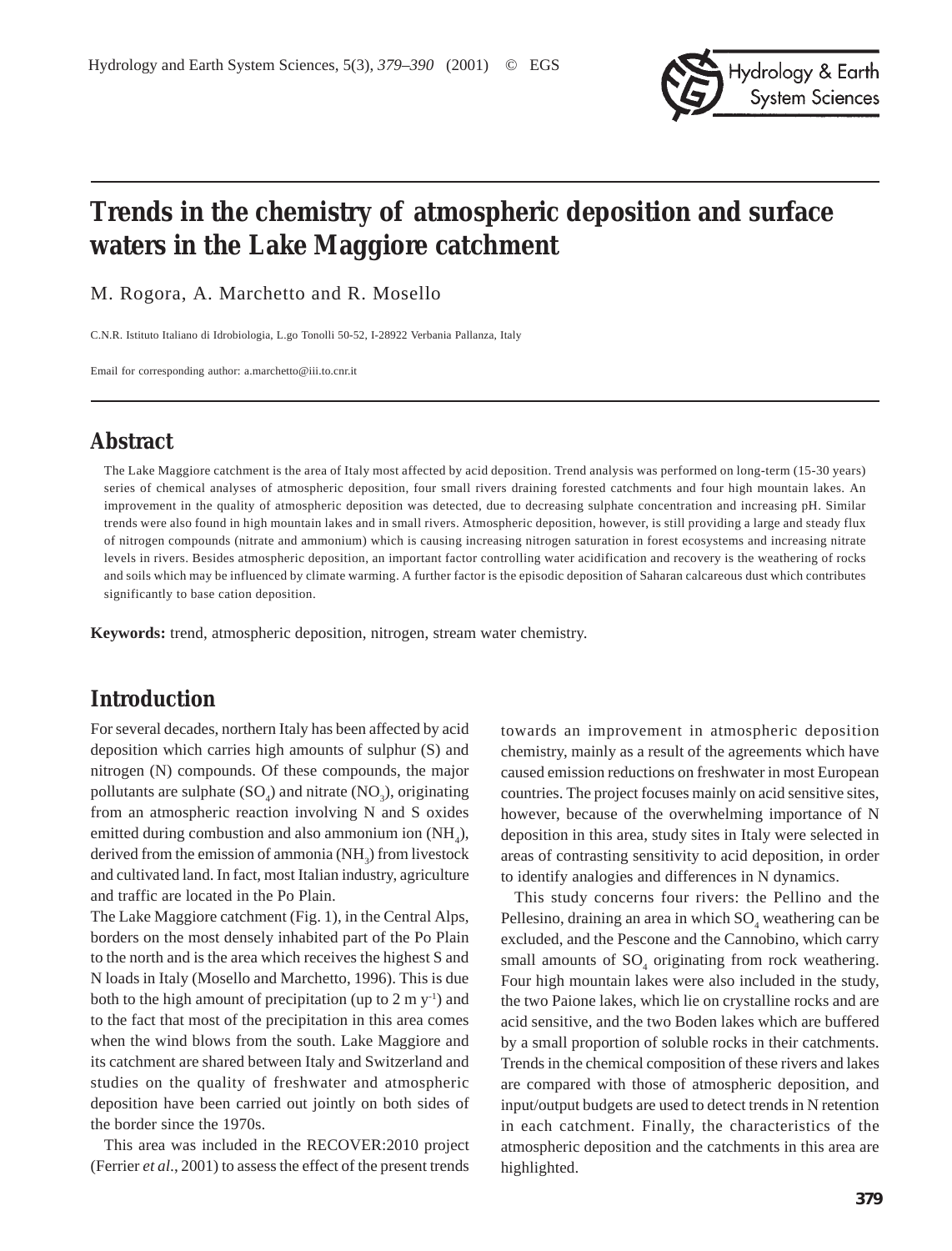# **Study sites and methods**

### HIGH MOUNTAIN LAKES

Four of the study sites are small lakes  $(< 0.06$  km<sup>2</sup>) located above the timberline (> 2000 m a.s.l.), in areas not affected by local disturbances or direct anthropogenic sources of pollutants (Table 1).

Land cover in these catchments is restricted to small areas of alpine meadow (Mosello *et al*., 1999). In most of the catchments, soils are absent or very thin: for example, soil cover is 39 and 33% in the catchments of Lakes Paione Inferiore and Superiore, respectively. Lying on acidic bedrocks, these soils are acidic, with low base saturation and an exchange complex dominated by hydrogen (H) and aluminium (Al) ions. The catchments of the Boden Lakes also contain small amounts of rocks with a high content of carbonate (CO<sub>3</sub>) and SO<sub>4</sub> minerals. Sampling and soil analysis in these catchments are in progress and will provide information on the possible influence of soil composition on the observed water chemistry.

When possible, three water samples were collected at different depths at the centre of the lake. Elsewhere a single surface sample was collected close to the outlet. The four lakes have been sampled every year since 1984 but sampling frequency has ranged from yearly to monthly.

#### SMALL RIVERS

Four rivers were considered: Pellino, Pellesino and Pescone are tributaries of Lake d'Orta, while River Cannobino, further north than the others, is a tributary of Lake Maggiore (Fig. 1 and Table 1). The catchments are sparsely populated and do not include any intensive industrial, stock-rearing or agricultural activity. The morphological characteristics of the area do not permit extensive agriculture, so that the use of N fertilisers is negligible (Boggero *et al*., 1996). Apart from Cannobino, the rivers are short (up to 20 km) and drain small forested catchments  $(3.4\n-17.5 \text{ km}^2)$ . The catchments are almost exclusively formed of granitic and granodioritic rocks.

The River Cannobino catchment is larger (110 km<sup>2</sup>) and subjected to greater anthropogenic pressure near the villages along the shoreline of Lake Maggiore. Vegetation occupies more of the catchment as the altitude rises, with coniferous forest covering about 43% of the total surface. Gneisses, mica-schists and para-gneiss are very common, but in the upper part of the catchment basic rocks are also present (Boggero *et al*., 1996; Mosello *et al*., 1993). All the rivers have been sampled monthly since 1972 (Cannobino), 1984 (Pellino and Pescone) and 1986 (Pellesino).

Water discharge was measured daily on River Cannobino starting in 1978. In the case of the Lake d'Orta tributaries considered in this paper, the discharge was not directly measured but calculated as a fixed percentage of the daily value measured for the outlet of the lake, based on the catchment area of each river.

## ATMOSPHERIC DEPOSITION

A total of 19 wet deposition sampling stations were operated for different periods in the Lake Maggiore catchment (Table 2), run by the C.N.R. Istituto Italiano di Idrobiologia (CNRIII), the Laboratory for Environmental Studies of the Canton Ticino (LSA), the Italian Power Agency (ENEL) and the Joint Research Centre of the European Union (JRC). Deposition samples were collected weekly in all the stations except Ispra, where they were collected daily, and Pallanza, where samples were taken after each event. Intercomparison

*Table 1*. Selected characteristics of the rivers and lakes considered and their catchments.

|                            |                 | River<br>Pellino         | River<br>Pellesino       | River<br>Pescone         | River<br>Cannobino Boden | Lake<br><i>Inferiore</i> | Lake<br><b>Boden</b><br>Superiore | Lake<br>Paione<br><i>Inferiore</i> | Lake<br>Paione<br>Superiore |
|----------------------------|-----------------|--------------------------|--------------------------|--------------------------|--------------------------|--------------------------|-----------------------------------|------------------------------------|-----------------------------|
| Latitude N                 |                 | $45^\circ 47'$           | $45^{\circ}48'$          | $45^{\circ}48'$          | $46^{\circ}04'$          | $46^{\circ} 26'$         | $46^\circ 26'$                    | $46^\circ 10'$                     | $46^{\circ} 11'$            |
| Longitude E                |                 | $08^{\circ}04'$          | $08^{\circ}04'$          | 08°24'                   | $08^{\circ}42'$          | $08^{\circ} 27'$         | $08^{\circ} 27'$                  | $08^{\circ} 11'$                   | $08^{\circ} 11'$            |
| Min altitude               | m a.s.l.        | 290                      | 290                      | 290                      | 193                      | 2334                     | 2343                              | 2002                               | 2269                        |
| Max altitude               | m a.s.l.        | 942                      | 1136                     | 1491                     | 2193                     | 2952                     | 2715                              | 2661                               | 2661                        |
| Mean slope                 | $\%$            | 5.6                      | 11.4                     | 6.6                      | 7.4                      | $\overline{\phantom{a}}$ |                                   | $\overline{\phantom{a}}$           |                             |
| Length                     | km              | 11.7                     | 7.4                      | 18.3                     | 27.0                     | $\overline{a}$           | $\overline{\phantom{a}}$          | $\overline{\phantom{a}}$           | $\overline{\phantom{a}}$    |
| Catchment area             | km <sup>2</sup> | 17.5                     | 3.4                      | 17.5                     | 110.4                    | 0.91                     | 0.3                               | 1.26                               | 0.5                         |
| Lake Area                  | km <sup>2</sup> | $\overline{\phantom{0}}$ | $\overline{\phantom{a}}$ | $\overline{\phantom{0}}$ | $\overline{\phantom{0}}$ | 0.052                    | 0.029                             | 0.0068                             | 0.0086                      |
| Average precipitation      | $m v^{-1}$      | $2.0 - 2.1$              | $2.0 - 2.2$              | $1.9 - 2.1$              | $1.6 - 2.7$              | 1.25                     | 1.25                              | 1.26                               | 1.26                        |
| Annual catchment discharge | $m v-1$         | 1.67                     | 1.7                      | 1.45                     | 1.45                     | 0.88                     | 0.88                              | 0.83                               | 0.88                        |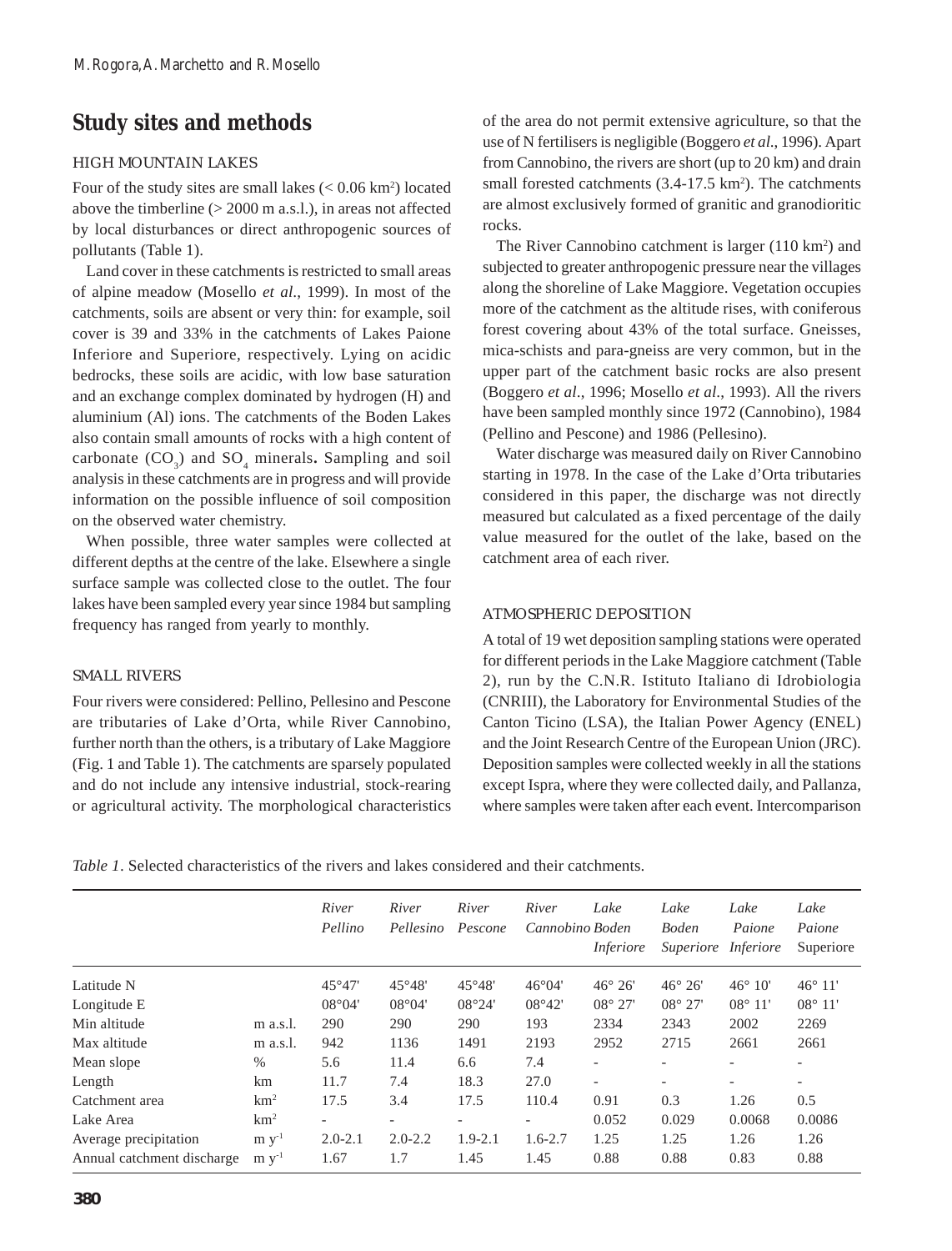

Fig. 1. *Location of the study sites in the Lake Maggiore catchment and map of the emissions of S oxides in Northern Italy*

| <b>Station</b>     | Laboratory    | latitude<br>north | longitude<br>east    | altitude<br>$m$ a.s.l. | data used |
|--------------------|---------------|-------------------|----------------------|------------------------|-----------|
| <b>Italy</b>       |               |                   |                      |                        |           |
| Pallanza           | <b>CNRIII</b> | 45° 55'           | $8^\circ 34'$        | 208                    | 1984-2000 |
| Domodossola        | <b>CNRIII</b> | 46° 06'           | $8^\circ$ 12'        | 270                    | 1986-2000 |
| Lake Toggia        | <b>CNRIII</b> | 46° 26'           | $8^\circ 27'$        | 2160                   | 1984-1995 |
| Devero             | <b>CNRIII</b> | 46° 19'           | $8^\circ 15'$        | 1634                   | 1996-2000 |
| Graniga            | <b>CNRIII</b> | $46^{\circ}$ 07'  | $8^\circ 11'$        | 1080                   | 1994-2000 |
| Bellinzago         | <b>CNRIII</b> | $45^{\circ} 35'$  | $8^\circ 40'$        | 190                    | 1989-2000 |
| Orta               | <b>CNRIII</b> | 45° 50'           | $8^\circ 25'$        | 380                    | 1990-1999 |
| Lunecco            | <b>CNRIII</b> | 46° 04'           | $8^\circ 36'$        | 415                    | 1989-2000 |
| Ispra              | <b>JRC</b>    | 45° 49'           | $8^\circ 38'$        | 210                    | 1986-1997 |
| Mottarone          | <b>ENEL</b>   | 45° 53'           | $8^\circ$ $30^\circ$ | 930                    | 1988-1992 |
| <b>Switzerland</b> |               |                   |                      |                        |           |
| Locarno            | <b>LSA</b>    | 46° 11'           | $8^\circ 47'$        | 380                    | 1988-1999 |
| Lugano             | <b>LSA</b>    | 46° 01'           | $8^\circ 58'$        | 350                    | 1989-1999 |
| Lugano Brè         | <b>LSA</b>    | 46° 00'           | $8^\circ 59'$        | 925                    | 1997-1999 |
| Magadino           | <b>LSA</b>    | 46° 10'           | $8^\circ 53'$        | 197                    | 1989-1991 |
| Piotta             | <b>LSA</b>    | 46° 31'           | $8^\circ 41'$        | 1007                   | 1990-1999 |
| Cimetta            | <b>LSA</b>    | 46° 12'           | $8^{\circ}$ 48'      | 1671                   | 1990-1991 |
| Acquarossa         | <b>LSA</b>    | 46° 25'           | $8^\circ 56'$        | 575                    | 1990-1999 |
| Stabio             | <b>LSA</b>    | 45° 52'           | $8^\circ 56'$        | 351                    | 1990-1999 |
| Robiei             | <b>LSA</b>    | 46° 26'           | $8^\circ 30'$        | 1890                   | 1997-1999 |

*Table 2*. Selected characteristics of the atmospheric deposition sampling stations in the Lake Maggiore catchment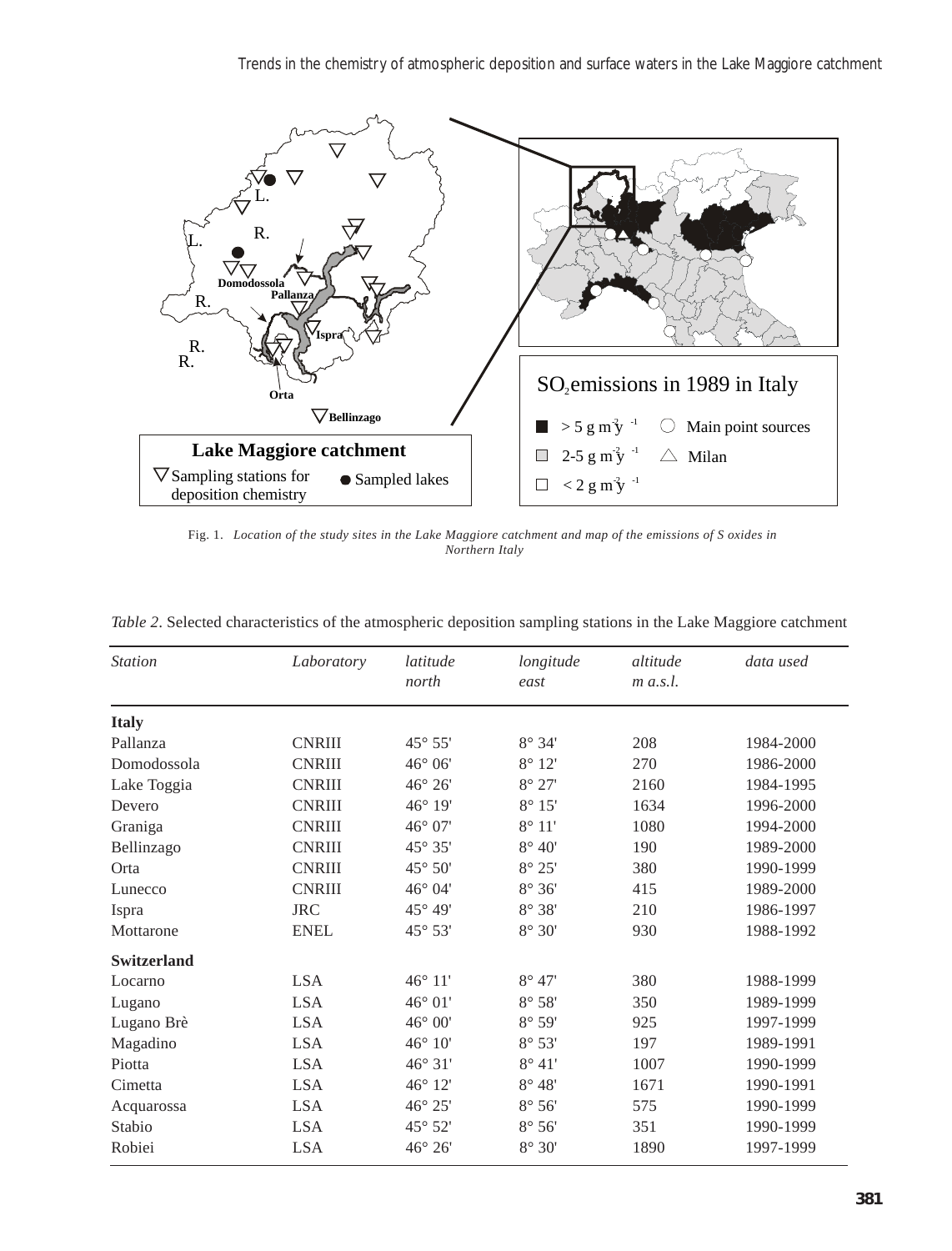exercises are performed yearly to ensure that the results obtained in different laboratories are comparable (Mosello *et al*., 1998). Two stations, Pallanza and Domodossola, have been run continuously since 1981 and 1986, and these data were used for trend analysis.

#### CHEMICAL ANALYSIS

To perform trend analysis on data collected over decades, any new analytical methods must be tested for comparability with the previous ones. The methods used for the analysis of pH, electrical conductivity,  $NH<sub>4</sub>$  (spectrophotometry, indophenol) and reactive silica (spectrophotometry, ammonium molibdate) were not changed. In contrast, ion chromatography replaced the methods used for the analysis of SO<sub>4</sub> (turbidimetry until 1984), chloride (Cl) (ion selective electrode, until 1984), NO<sub>3</sub> (spectrophotometry, salicylate until 1986) and base cations (atomic absorption spectrophotometry, until 1991) (Tartari and Mosello, 1997). After any change in the analytical method, paired analyses were performed to detect possible systematic differences in the results. It emerged that  $SO_4$  and Cl concentrations may have been overestimated with the older techniques, particularly at lower concentrations (Della Lucia *et al*., 1996), so that data collected before 1984 are not considered here.

#### EVALUATION OF INPUT FLUXES

To calculate the total input of S and N to each catchment from the atmosphere, yearly volume weighted mean ionic concentrations of all the sampling stations operational in each year were used. Concentration data were interpolated over a 100-m grid by Kriging, in order to give an unbiased estimate of the mean concentration. In the study areas, ionic concentrations in atmospheric deposition follow a smooth spatial gradient. In contrast, the precipitation amount varies locally according to the terrain. For this reason, it was interpolated on the basis of 128 sampling stations located throughout the whole Lake Maggiore catchment (Fig. 2). Results obtained from the two interpolation processes were then multiplied cell by cell to obtain the deposition values.

This calculation only accounts for wet deposition, while total input flux also includes the contribution of dry deposition. The estimation of dry deposition of aerosols and gases represents one of the greatest sources of uncertainty in the calculation of the S and N budget. Deposition processes, in fact, depend on the reactivity of the compound and the surface interacting with it, and differs for water, soil and vegetation (Garland *et al*., 1974; FOEFL, 1994, 1996).

No direct measurement data for dry deposition are available for the sampling stations considered in this work,



Fig. 2. Distribution map of the amount of precipitation and of the concentrations of SO<sub>4</sub>, NO<sub>3</sub> and NH<sub>4</sub> (meq l<sup>-1</sup>)  *in wet deposition in the Lake Maggiore catchment in 1997*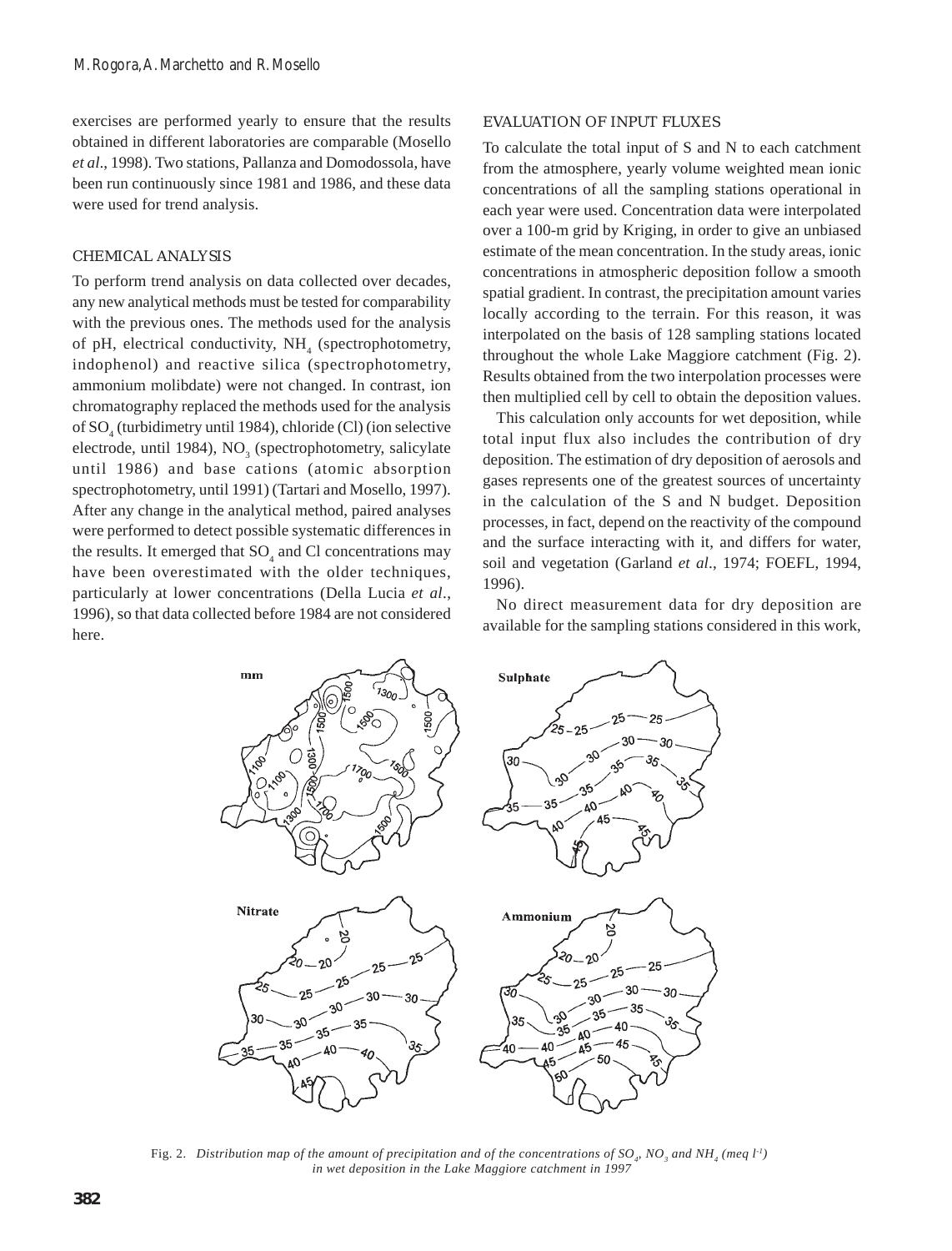|                           | N<br>Dry/Wet | S<br>Dry/Wet |
|---------------------------|--------------|--------------|
| Forest                    | 0.50         | 0.25         |
| Agricultural              | 0.26         | 0.20         |
| Lakes, rocks, settlements | 0.24         | 0.08         |

*Table 3*. Calculated dry/wet ratios of atmospheric deposition of S and N compounds.

apart from the EMEP station located in Ispra. This station, however, is located within a Research Centre and is not representative of forested catchments. The deposition values were obtained by multiplying the atmospheric concentration of the chemical compound by a specific deposition velocity, depending on compound and land use. Some of these values for S and N compounds can be found in literature and were used to estimate the ratio between dry and wet deposition depending on land cover in the Swiss part of the Lake Maggiore catchment (FOEFL, 1994, 1996).

In this paper, the percentage of the total area covered by forest, agricultural land and lakes, rocks and settlements, for each catchment, was used to calculate a fixed ratio between dry and wet deposition (Table 3). Values range from 0.36 and 0.16 (River Cannobino) to 0.46 and 0.22 (River Pellino) for N and S, respectively.

### EVALUATION OF OUTPUT FLUXES FOR RIVER CATCHMENTS

Output fluxes were obtained following the method proposed by Sonzogni *et al*. (1978). This was chosen by Mosello and De Giuli (1982) after a careful comparison of different estimates of chemical load from the tributaries to Lake Maggiore. Output flux (L) is calculated from the concentration in each *i*-th sample  $(C_i)$ , the discharge measured on the *i*-th sampling day  $(Q_i, m^3 s^{-1})$ , the mean yearly discharge  $(Q_y, m^3 s^{-1})$  and the number of samplings (n):

$$
L = \frac{\sum_{i=1}^{n} Q_i C_i}{\sum_{i=1}^{n} Q_i} Q_y \frac{1 + \frac{1}{n} \frac{\sum_{i=1}^{n} Q_i^2 C_i - n \overline{L} \overline{Q}}{\overline{L} \overline{Q}}}{1 + \frac{1}{n} \frac{\sum_{i=1}^{n} Q_i^2 - n \overline{Q}^2}{\overline{Q}^2}}
$$

where: 
$$
\frac{\sum_{i=1}^{n} CiQi}{n}
$$
 and 
$$
\frac{\sum_{i=1}^{n}Q_i}{n}
$$
.

After a detailed study on the optimal sampling frequency for the estimate of chemical budgets (Mosello and De Giuli, 1982), a monthly sampling frequency was chosen for Lake Maggiore and Lake d'Orta tributaries. To verify the accuracy of the estimate of the output budget, a detailed study was performed on River Cannobino between June 1990 and July 1991 (Brizzio, 1993). In this period, sampling was performed: (i) monthly, following the same procedure used in this paper, (ii) weekly, following the same procedure, (iii) every 7 hours by means of an automatic sampler (ISCO 2100) and the 24 samples were then pooled together to obtain a weekly sample. The annual  $SO_4$  fluxes obtained using the monthly samples  $(937 \t{ t y}^{-1})$  were found to be within 5% of the estimate obtained using weekly discrete (990 t  $y^{-1}$ ) or pooled (985 t y<sup>-1</sup>) samples. The results in the case of  $NO<sub>3</sub>$ were 113, 122 and 111 t  $y<sup>-1</sup>$ , respectively.

#### TREND ANALYSIS

For the atmospheric deposition and river data, trend analysis was performed, applying the Seasonal Kendall Test (SKT) to monthly blocks of data (Hirsch *et al*., 1982). This test could not be applied to the lakes, which were not sampled regularly. The lake data were analysed using the Mann-Kendall test (Kendall, 1975). In both cases, trend slopes were calculated according to Sen (1968). A detailed discussion on the methods is reported by Evans *et al*. (2001).

# **Results and discussion**

#### TRENDS IN ATMOSPHERIC DEPOSITION

The precipitation regime in the study area is characterised by spring and autumn maxima, wet summers and relatively dry winters. No trend in either the regime or the amount of precipitation was detected during the study period. In contrast, deposition chemistry shows distinct changes. At both sampling stations (Pallanza and Domodossola), SO<sub>4</sub> concentration shows a marked decrease ( $p < 0.001$ , Table 4), from about 120-130 µeq  $l<sup>-1</sup>$  in the early 1980s to 50-60  $\mu$ eq  $1<sup>-1</sup>$  in the last three years. As a consequence, pH has increased significantly from 4.3-4.4 to about 4.7. Both  $NH<sub>4</sub>$ and  $NO<sub>3</sub>$  show no significant trend in atmospheric deposition. A significant decreasing trend in the major base cations (BC), calcium (Ca) and magnesium (Mg), was also detected.

This decreasing trend in  $\mathrm{SO}_4$  concentration is characteristic of other sampling stations in the Lake Maggiore catchment and is also confirmed by the data available for other sites in northern Italy (e.g. Tait and Thaler, 2000). It can be attributed to the changes in atmospheric emissions over the last 20 years from the main sources of pollution: fossil fuel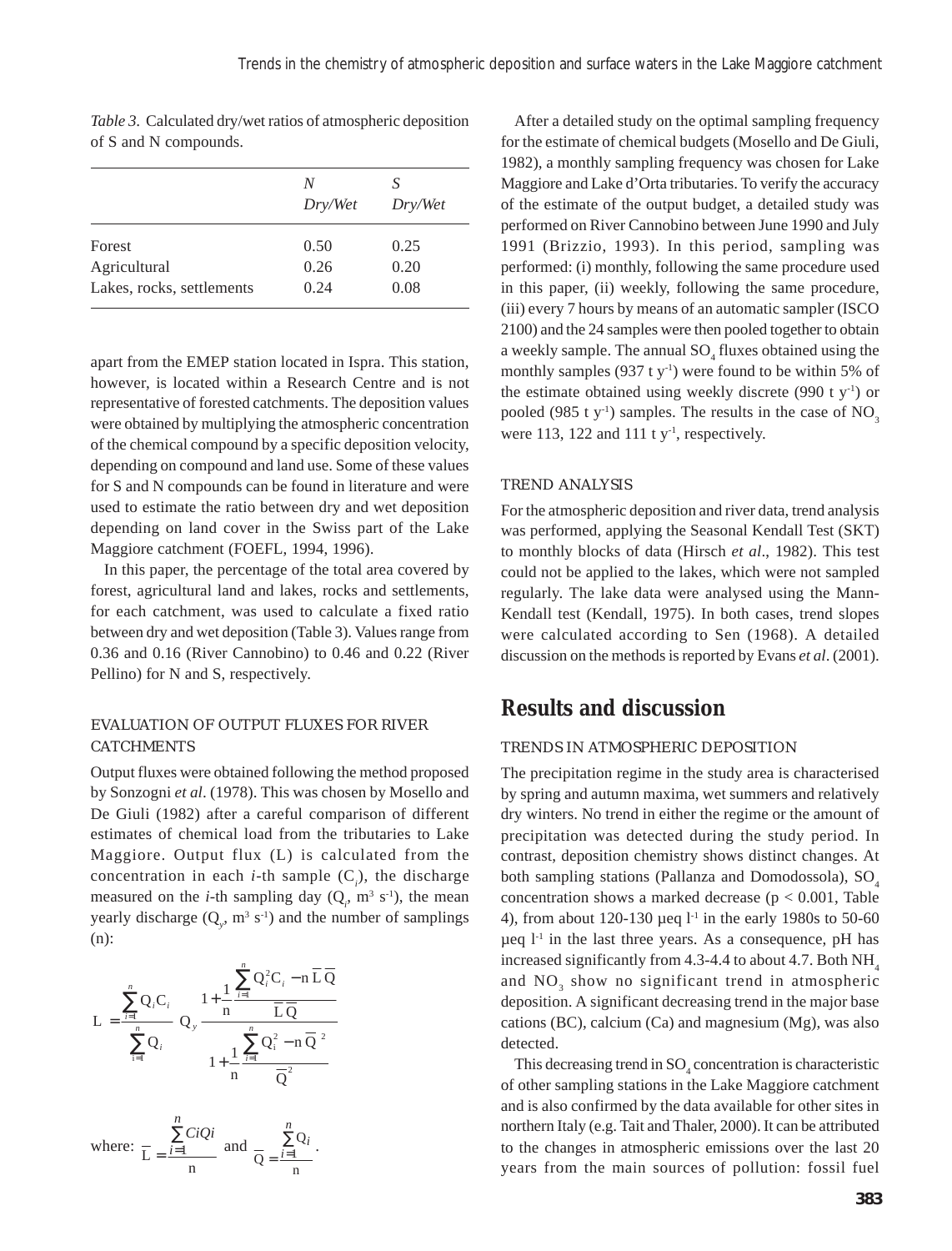| F<br>Tac<br>č<br>$\frac{1}{2}$<br>Ì<br>a<br>N<br>N<br>N<br>$\frac{1}{2}$<br>)<br>2<br>$\zeta$<br>ш.<br>П<br>ء<br>-<br>、<br>米米<br>ł | $\frac{1}{2}$<br>$\frac{1}{2}$<br>$\ddot{\phantom{0}}$<br>i<br>Said<br>ز ر |
|------------------------------------------------------------------------------------------------------------------------------------|----------------------------------------------------------------------------|
| $\tilde{\zeta}$                                                                                                                    | $*$ is currely defined that<br>20.101.01                                   |
| in a a las d                                                                                                                       |                                                                            |

|                                   |            | Hq           |              | <b>SO4*</b>          |                | E                                        |                   | <b>Base cations</b> |                          |          |              |                         |     |                   |
|-----------------------------------|------------|--------------|--------------|----------------------|----------------|------------------------------------------|-------------------|---------------------|--------------------------|----------|--------------|-------------------------|-----|-------------------|
|                                   |            | $\mathbf{p}$ | $\mathbf{a}$ | $\sim$               | $\mathbf{a}$   | $\overline{p}$                           | $\mathbf{\Xi}$    | $\mathbf{p}$        | ⋍                        |          |              |                         |     |                   |
| Pallanza wet<br>1984-99           | <b>SKT</b> | $*$          | 0.021        | $*$                  | $-2.233$       |                                          | 0.358             |                     | $\ast$                   | $-0.664$ |              |                         |     |                   |
| Domodossola wet<br>1986-99        | <b>SKT</b> | $*$          | 0.032        | $\stackrel{*}{\ast}$ | $-2.747$       |                                          | $-1.261$          |                     | $*$                      | $-0.981$ |              |                         |     |                   |
|                                   |            | Hq           |              | <b>SO4*</b>          |                | N <sub>03</sub>                          |                   | <b>Base cations</b> |                          |          |              | Reactive silica Total N |     |                   |
|                                   |            | $\mathbf{p}$ | $\mathbf{a}$ | $\sim$               | $\mathbf{a}$   | $\sim$                                   | $\mathbf{a}$      | $\mathbf{p}$        | $\mathbf{r}$             |          | $\mathbf{p}$ | $\mathbf{r}$            | p   | $\mathbf{r}$      |
| River Cannobino<br>1978-99        | <b>SKT</b> |              | 0.004        | $\frac{*}{*}$        | $-2.082$       | $*$                                      | 0.456             |                     | 2.088                    |          | $*$          | 0.028                   |     | 0.001             |
| <b>River Pellino</b><br>1984-99   | <b>SKT</b> | ₩            | $-0.007$     | $*$                  | $-1.041$       | $*$                                      | 2.160             | $*$                 | 3.085                    |          | $*$          | 0.077                   | $*$ | 0.030             |
| <b>River Pellesino</b><br>1986-99 | <b>SKT</b> | $*$          | $-0.010$     | $\stackrel{*}{*}$    | $-1.501$       | $*$                                      | 1.927             |                     | 0.525                    |          | $*$          | 0.065                   | $*$ | 0.030             |
| River Pescone<br>1984-99          | <b>SKT</b> |              | $-0.007$     |                      | $-0.883$       | $*$                                      | 1.811             |                     | 4.166                    |          | $*$          | 0.087                   | $*$ | 0.027             |
|                                   |            | Hq           |              | <b>SO4*</b>          |                | <b>Alkalinity</b>                        |                   | <b>Base cations</b> |                          |          | Si           |                         |     | Total inorganic N |
|                                   |            | $\mathbf{p}$ | $\mathbf{B}$ | $\overline{a}$       | $\overline{a}$ | p                                        | $\mathbf{\Omega}$ | p                   | $\mathbf{\underline{m}}$ |          | p            | $\overline{a}$          | p   |                   |
| Lake Boden Inferiore<br>1978-99   | <b>MKT</b> |              | 0.011        | $*$                  | 1.873          | $\frac{*}{*}$                            | 6.306             | $\frac{*}{*}$       | 7.220                    |          |              | 0.005                   |     | $-0.028$          |
| Lake Boden Superiore<br>1978-99   | <b>MKT</b> |              | 0.011        |                      | 0.993          | $\begin{array}{c} * \ * \ * \end{array}$ | 5.840             | $*$                 | 6.253                    |          | ⋇            | 0.007                   |     | $-0.033$          |
| Lake Paione Inferiore<br>1984-99  | <b>MKT</b> |              | 0.005        | $* \atop *$          | $-0.984$       | ⋇                                        | 0.715             |                     | $-0.690$                 |          |              | 0.007                   |     | $-0.090$          |
| Lake Paione Superiore<br>1984-99  | <b>MKT</b> | $*$          | 0.032        | $*$                  | $-0.855$       | $*$                                      | 0.667             |                     | $-0.535$                 |          | ₩            | 0.008                   | ₩   | 0.428             |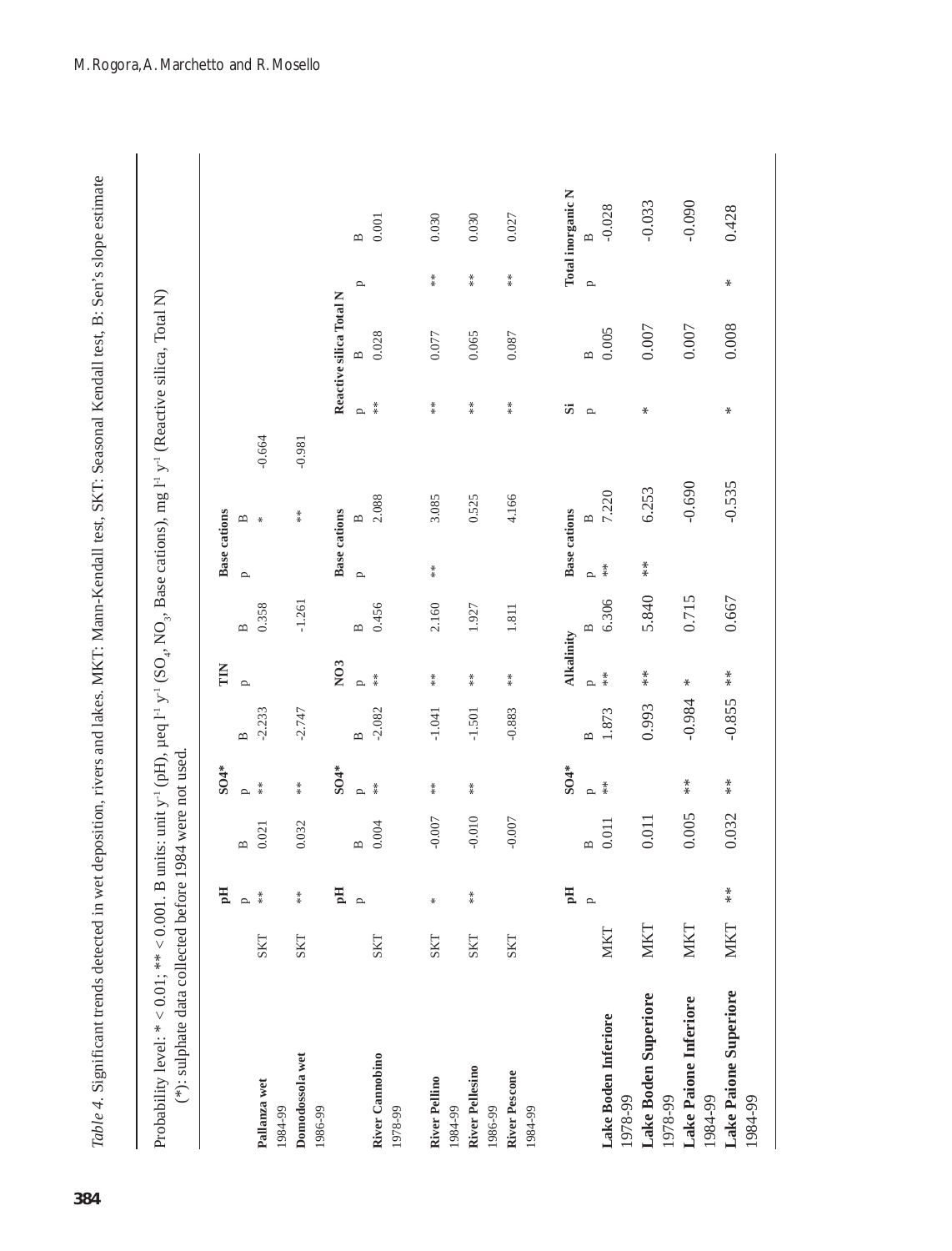combustion, industry, motor vehicles and agriculture. Between 1980 and 1995, sulphur dioxide  $(SO_2)$  emission in Italy decreased from  $3.7 \times 10^6$  to  $1.3 \times 10^6$  t y<sup>-1</sup>, owing to the reduction in S oxide emission from thermoelectric power plants (which represent 62% of the total anthropogenic emission in Italy) and industrial production (24%) (ANPA, 1999). On the other hand, the emission of N compounds remained fairly constant; NH<sub>3</sub> emissions have remained steady at about  $0.5 \times 10^6$  t y<sup>-1</sup> for the last 15 years, while N oxides increased slightly from 1986 to 1992 and then decreased in 1993-95 (ANPA, 1999).

The regular gradient of pollutant deposition in the Lake Maggiore catchment is easily explained by the meteorology of the study area, which receives air masses mainly from the south-east, i.e. from the Po Plain. In effect, if the sampling stations located in the north-western (Italian) part of the Lake Maggiore catchment, which are relatively far (40-110 km) from the emission sources,  $SO_4$  and  $NO_3$ concentrations are negatively correlated with distance from the city of Milan, which may be taken as a reference point for industry in the Po Plain (Fig. 3). The gradient of  $SO<sub>4</sub>$ deposition related to the distance from Milan was more pronounced in the 1980s but it is still evident in 2000. Nitrate concentration also decreases with the increasing distance from Milan. The pattern for  $NH<sub>4</sub>$  deposition is more complex, because of the greater importance of local sources. A decreasing gradient from south to north is still present, and was quite evident in the 1980s (Fig. 3).

#### ROLE OF ALKALINE DEPOSITION

Studies performed over the past two decades have demonstrated that large amounts of soil dust are moved by winds, mostly in arid regions. North Africa is one of the largest sources of mineral dust in the world (Prospero, 1995). Dust sources are active all year, especially in summer, when they feed strong pulses across the Mediterranean to Europe. Previous papers have already shown how dust pulses affect the chemical composition of rain in areas which can be reached by these events (Avila and Rodà, 1991; Loÿe-Pilot *et al*., 1986). In northern Italy rain events may visibly contain Saharan dust, which can play an important role in neutralising the acidic input associated with atmospheric deposition.

Using the data collected at Pallanza by bulk collector in 1975-76 and then since 1980 for every rain event, the total number of Saharan events and their seasonal frequency (Fig. 4) were evaluated. Of the 32 episodes recorded in the study period, 25 occurred in late spring-summer (May-September), while no events were recorded in winter. The number of events per year is very irregular, and ranges from 0 to 4.



Fig. 3. Trends in concentrations of  $SO_{q}$ ,  $NO_{3}$  and  $NH_{4}$  (meq  $l^{1}$ ) in *wet deposition in the Italian sampling stations in relation to their distance from the city of Milan*

From the chemical point of view, these events are characterised by pH values between 5.9 and 8.0, and high alkalinity and Ca content (60 µeq  $1$ <sup>-1</sup>and 130 µeq  $1$ <sup>-1</sup>, respectively), which are markedly higher than the mean of the period 1980-99 (3 µeq  $1<sup>-1</sup>$  and 30 µeq  $1<sup>-1</sup>$ , respectively). A further contribution of Ca and alkalinity derives from red dust (not considered in the analyses), which is carried out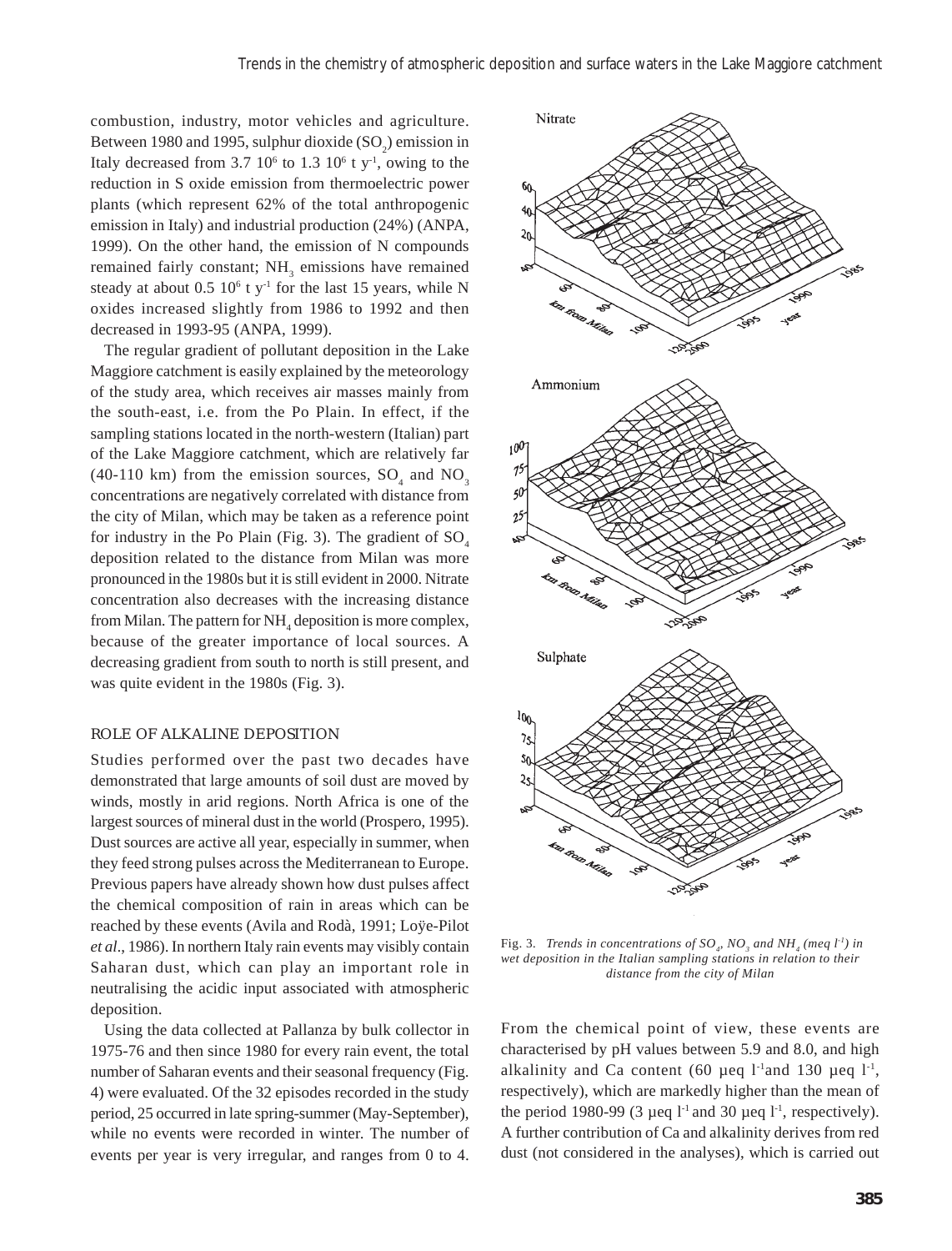

Fig. 4*. Seasonal pattern of the episodic deposition of Saharan dust in 1975-99.*

on filtered samples.

The contribution of alkaline events to the total annual fluxes of ionic species is shown in Table 5. In spite of the low amount of precipitation (3-13% of the annual amount), these events carry from 20% to 70% of the Ca deposition and can buffer the mineral acidity of atmospheric deposition.

#### TRENDS IN HIGH MOUNTAIN LAKES

Owing to the characteristics of their catchments, alpine lakes are highly sensitive to atmospheric deposition of pollutants and may be conveniently used as environmental indicators, in particular to assess the long-term effect of changes in atmospheric deposition. The four Italian high altitude lakes included in this project show increasing pH and alkalinity (Table 4), particularly evident in the case of Lake Paione Superiore ( $p < 0.001$ ), where pH has increased from 5.3-5.8 before 1992 to the present values of around 6.0 (Mosello *et al*., 1999).

In the case of the Paione lakes, the catchment of which lies exclusively on crystalline rocks, increasing pH is in agreement with decreasing  ${SO_4}$  concentrations and represents a clear sign of recovery from acidification. No significant trend was found, however, in the concentration of N compounds.

In the case of the Boden Lakes, the results of trend analysis were different and  $SO_4$  increased sharply in both of them (Table 4). At the same time, they also showed a significant increase in alkalinity. In these lakes a significant contribution to the ionic content comes from the weathering of more soluble rocks, in some cases containing  $SO_4$  minerals. Recovery from acidification is commonly related to decreasing weathering rates, but climate warming, which is particularly evident in high mountain areas, is regarded as an important factor driving rock weathering: the higher temperature shortens the period of snow cover and then increases the proportion of precipitation flowing over exposed rocks and into the soil, which can contribute to rock weathering.

In effect, the hypothesis of an increase in the weathering rate induced by climate warming has already been advanced

*Table 5.* Yearly percent contribution of Saharan dust to the amount of precipitation and to ionic fluxes at the Pallanza sampling station

| Year | $n^{\circ}$ of events | $%$ amount | $NH_{4}$ <sup>+</sup> | $Ca^{++}$ | $Mg^{++}$ | $Na^{+}$ | $K^{\scriptscriptstyle +}$ | Alk | ${\cal C}l^-$  | $SO_4^-$ | $NO_{3}^{-}$     |
|------|-----------------------|------------|-----------------------|-----------|-----------|----------|----------------------------|-----|----------------|----------|------------------|
| 1984 | 3                     | 9          | $\overline{9}$        | 55        | 51        | 18       | 22                         | 100 | 17             | 12       | 10               |
| 1985 | $\overline{2}$        | 11         | $\sqrt{6}$            | $72\,$    | 13        | 33       | 5                          |     | 6              | $8\,$    | 5                |
| 1986 | $\overline{0}$        |            |                       |           |           |          |                            |     |                |          |                  |
| 1987 | $\mathbf{1}$          | 6          | 9                     | 47        | 15        | 21       | 12                         |     | 22             | 12       | $\sqrt{ }$       |
| 1988 | $\overline{4}$        | 8          | 10                    | 34        | $22\,$    | 15       | 12                         | 100 | 15             | 9        | $\boldsymbol{7}$ |
| 1989 | $\mathbf{1}$          |            |                       |           |           |          |                            |     |                |          |                  |
| 1990 | $\mathbf{1}$          | 3          | $\mathfrak{Z}$        | 24        | 13        | 7        | $\overline{4}$             | 82  | 5              | 4        | 3                |
| 1991 | 1                     | 12         | 16                    | 62        | $30\,$    | 44       | 18                         | 100 | 34             | 18       | 10               |
| 1992 | 3                     |            |                       |           |           |          |                            |     |                |          |                  |
| 1993 | $\mathfrak{2}$        | 10         | 18                    | 40        | 24        | 29       | 15                         | 98  | 31             | 14       | 17               |
| 1994 | 3                     | 13         | 21                    | 48        | $27\,$    | 19       | 19                         | 91  | 17             | 19       | 18               |
| 1995 | $\mathbf{1}$          |            |                       |           |           |          |                            |     |                |          |                  |
| 1996 | 3                     | 8          | 16                    | 34        | 19        | 29       | 17                         | 48  | 25             | 14       | 12               |
| 1997 | $\overline{0}$        |            |                       |           |           |          |                            |     |                |          |                  |
| 1998 | $\mathbf{1}$          |            |                       |           |           |          |                            |     |                |          |                  |
| 1999 | $\overline{4}$        | 6          | 10                    | 21        | 13        | 10       | 10                         | 32  | $\overline{9}$ | 10       | 10               |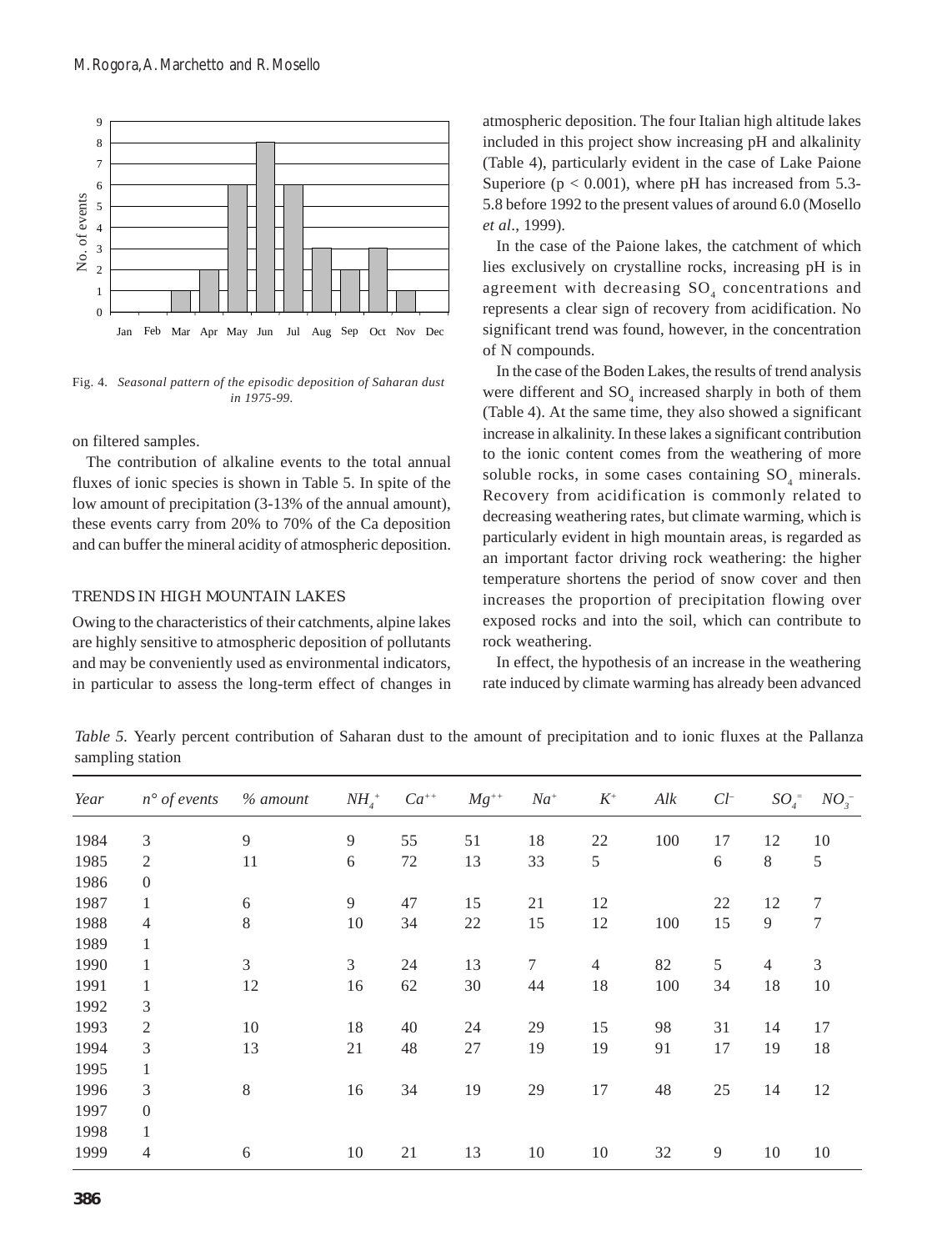

Fig. 5. Seasonal and interannual variations of NO<sub>3</sub> concentrations *in rivers*

for some mountain lakes in the Eastern Alps (Sommaruga-Wögrath *et al*., 1997) and might explain these results, although more data are needed to support such conclusions.

#### TRENDS IN SMALL RIVERS

The decreasing atmospheric deposition of  $SO_4$  to the study area is reflected in the water chemistry of the rivers;  $SO<sub>4</sub>$ decreased steadily in rivers Pellino, Pellesino and Cannobino  $(p < 0.001)$  and less markedly in river Pescone (Table 4). Even though all the catchments are mainly formed of crystalline rocks (granites, granodiorites, gneisses, micaschists and para-gneiss), those of the rivers Cannobino and Pescone also contain small amounts of soluble rocks and a contribution of  $SO_4$  from weathering cannot be excluded.

Although there is no trend in N compounds in rain water, there is evidence of a highly significant increasing trend in  $NO<sub>3</sub>$  in the rivers (Table 4), probably related to the high level of N saturation in the studied catchments. As pointed

out before, all of this area is subject to high deposition of N compounds, both  $NO_3$  and  $NH_4$ , the concentrations of which are among the highest in Europe. Rivers catchments have been exposed to high inputs of N for prolonged periods, in excess of the needs of vegetation uptake and microbial processes. This fact is reflected by the high  $NO<sub>3</sub>$  levels in rivers, while  $NH<sub>4</sub>$  is rapidly oxidised in soil and water, so that its concentration in these rivers is very low. Climate factors, particularly increasing temperature, could also play a role in N trends, leading to increased mineralisation of soil organic matter with release of N in excess of that taken up by plants or immobilised in the soil (Wright, 1998).

To understand the influence of biological uptake on  $NO<sub>3</sub>$ concentrations better, seasonal and interannual variations of the content of this element in river waters have been assessed (Fig. 5). The four rivers are characterised by different levels of  $NO_3$  concentrations. In the River Cannobino  $NO<sub>3</sub>$  concentration is generally lower than 60  $\mu$ eq 1<sup>-1</sup>, with a single peak of 100  $\mu$ eq 1<sup>-1</sup> in January 1987. This river is located further north than the other rivers and is consequently exposed to a lower level of pollutant deposition (Boggero *et al*., 1996). The highest concentrations are found in River Pescone, where  $NO<sub>3</sub>$  often reaches concentrations of 140-150  $\mu$ eq l<sup>-1</sup>.

Besides the increasing trend in all the rivers, there are also changes in the seasonal pattern of  $NO<sub>3</sub>$  concentrations (Fig. 5). In all the rivers studied, N uptake in the growing season leads to lower  $NO<sub>3</sub>$  concentrations in spring and summer (from April to August), which are particularly evident on the River Pescone. The seasonal variations become less evident in recent years; the uptake processes do not seem to be able to cope with the increasing level of NO<sub>3</sub> release by catchment soils. In both Rivers Pellino and Pescone nitrate concentration in 1999 remained above 120  $\mu$ eq  $l^{-1}$  for all the year. These results agree with the evidence of N saturation (Mosello *et al.*, 2001) in river catchments (Stoddard and Traaen, 1994).

To evaluate N retention in forested catchments, yearly input/output N budgets were calculated for each river. Input fluxes were obtained on the basis of a number of atmospheric deposition sampling stations covering the Lake Maggiore catchment (Fig. 1 and Table 2). The values of annual N deposition for the year 1998 are compared with the results of the EMEP Lagrangian Acid Deposition Model (LADP) (Table 6). All the catchments lie in the EMEP grid square (105, 48). Total N deposition estimated for this area is 70% higher than the average for the whole of Italy and reduced N compounds account for almost half of the total N flux.

The complex relief of the area, and the marked heterogeneity in the distribution of precipitation, lead to considerable differences between the results of the model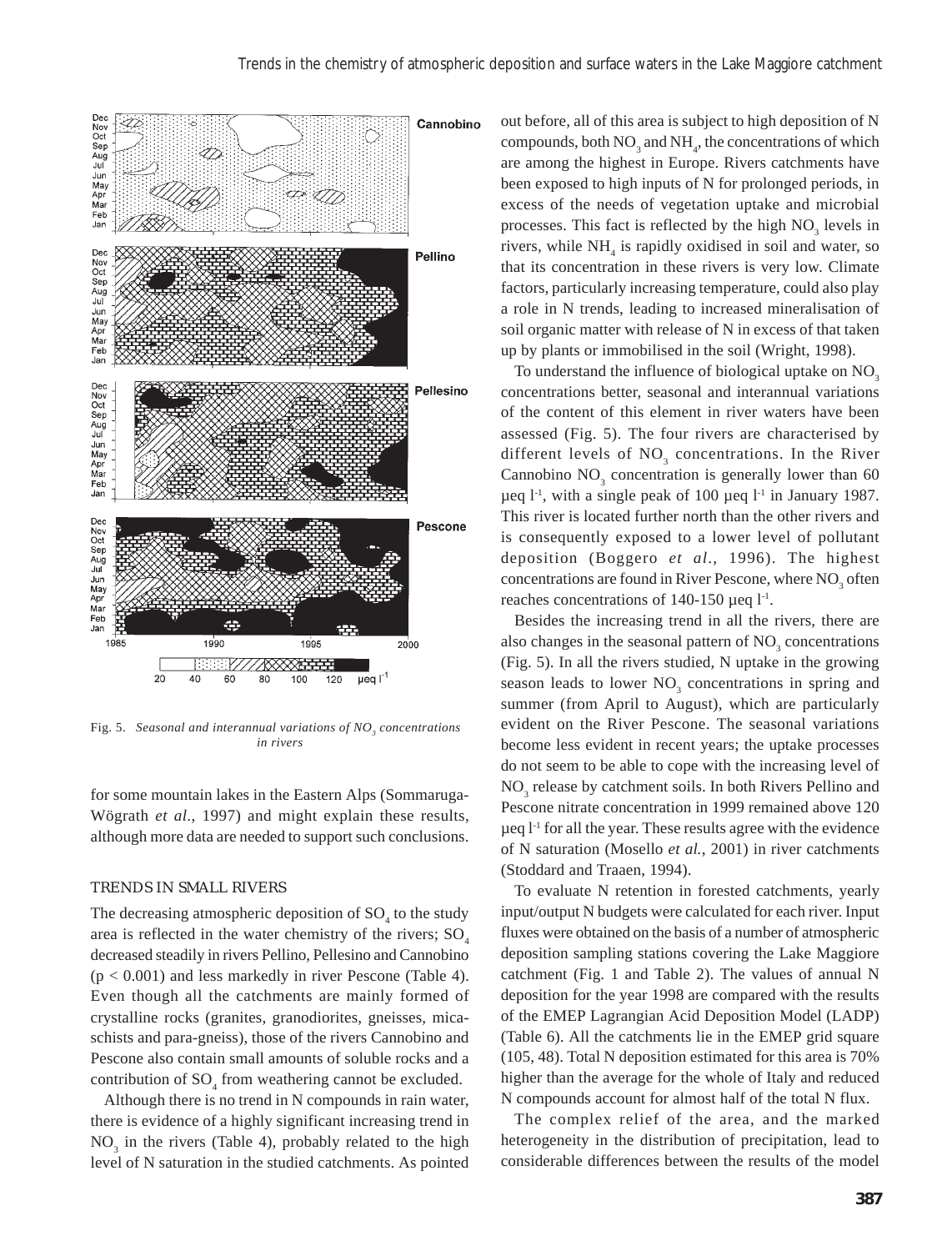| Data source                                            | Receptor catchment           | Wet only                 |                |    | Total                    |              |                                  |
|--------------------------------------------------------|------------------------------|--------------------------|----------------|----|--------------------------|--------------|----------------------------------|
|                                                        |                              | NO <sub>3</sub>          | $NH_{\Lambda}$ | N  | Total Oxidized<br>N      | Reduced<br>N | <b>Total</b><br>$\boldsymbol{N}$ |
| <b>EMEP Lagrangian Acid</b><br>Deposition Model        | Whole Italy                  |                          |                |    |                          | 6            | 13                               |
| <b>EMEP</b> Lagrangian Acid<br><b>Deposition Model</b> | Local grid square $(105,48)$ | $\overline{\phantom{a}}$ |                |    | 12                       | 11           | 22                               |
| Measured                                               | Ispra EMEP station           | 6                        | 15             | 21 | $\overline{\phantom{a}}$ |              |                                  |
| Measured                                               | Pallanza station             | 14                       | 16             | 30 | $\overline{\phantom{a}}$ |              |                                  |
| Measured                                               | Orta station                 | 12                       | 15             | 28 | ٠                        |              |                                  |
| <b>Estimated by Kriging</b>                            | Cannobino catchment          | 12                       | 14             | 25 | 16                       | 19           | 35                               |
| <b>Estimated by Kriging</b>                            | Other catchments             | 13                       | 16             | 29 | 19                       | 23           | 42                               |

*Table 6*. N deposition fluxes (kg ha<sup>-1</sup> y<sup>-1</sup>) measured and estimated in the study area

and the values actually measured in the field. In fact, comparing the results of the LADP with measured wet deposition at the EMEP station of Ispra, which is located in the same grid square, it is evident that the model does not account for the high fluxes affecting the Alpine region. Measured wet NH<sub>4</sub> deposition is by itself considerably higher than the value inferred by LAPD and the total (wet + dry) N deposition predicted by the model is very close to the total wet deposition measured at Ispra, not accounting for dry flux. Deposition values are even higher in the sampling stations located closer to the Alps than Ispra, which is located at the very margin of the higher ground. Wet N flux measured at Pallanza (20 km south of River Cannobino) and at Orta (located between the catchments) is 33-43% higher than at Ispra.

In terms of input and output fluxes for each river (Fig. 6), during the whole study period, River Cannobino received a distinctly lower N flux (mean value 240 meq  $m^2$  y<sup>-1</sup>) than the other catchments (270-290 meq  $m^2 y^{-1}$ ). This difference is reflected in the output fluxes, which average 70 and 170- 190 meq m-2 y-1, respectively, indicating that the southernmost basins have reached a higher stage of N



Fig. 6. *Input and output N fluxes in the studied catchments from 1984 to 1999*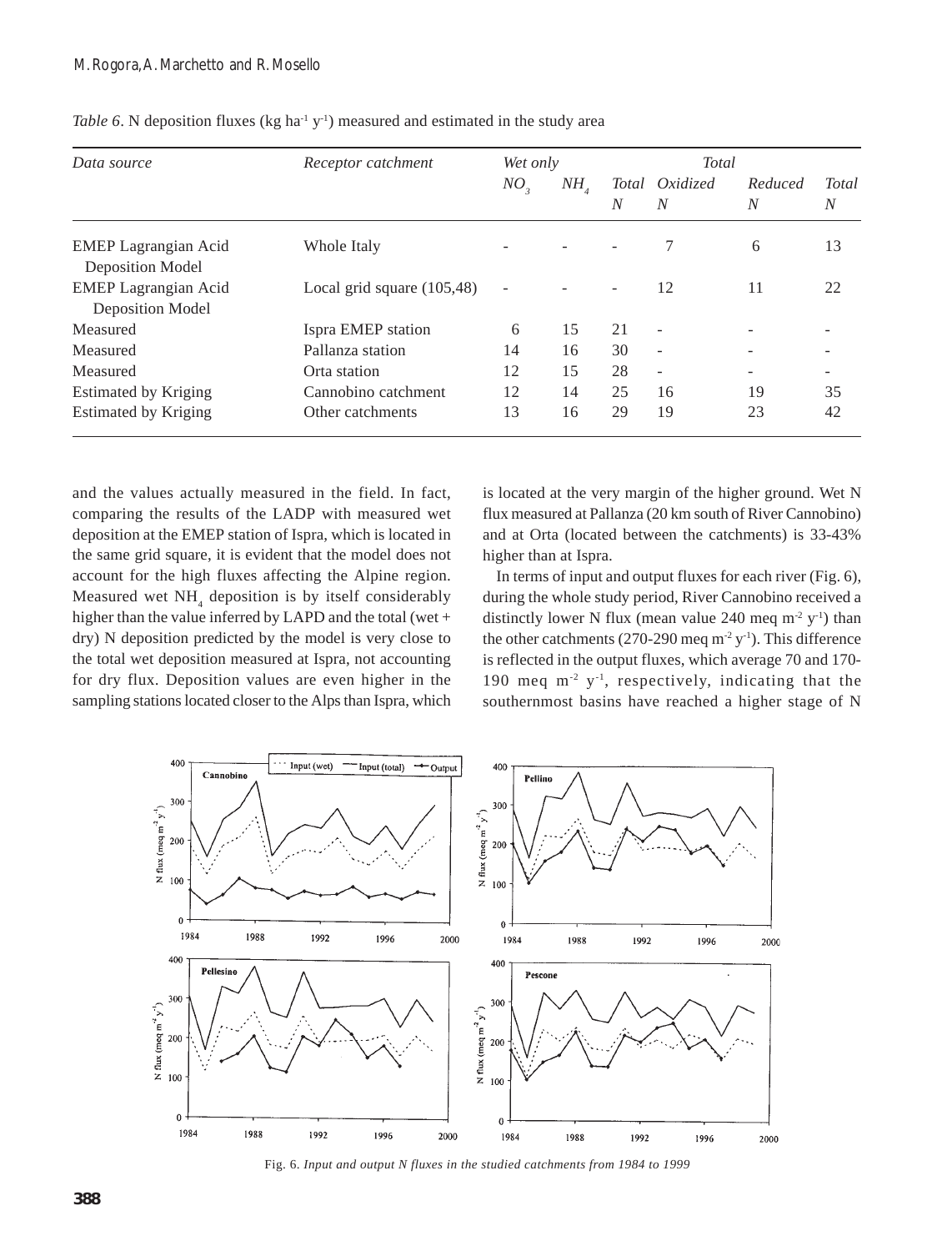saturation than the Cannobino catchment. Retention is clearly related to the input flux (Fig. 7) and in the study period the average retention in River Cannobino was 70%, while in the southernmost basins it ranged between 34 and 42%. Furthermore, during the study period, N retention in River Cannobino remained stable, while in the basins receiving higher N flux it clearly decreased, indicating conditions of increasing N saturation.

All the rivers studied show a significant increasing trend in silica (Si) concentration in the 80s, followed by a period of stability in the 90s (Table 4). Silica concentration in some rivers in the Lake Maggiore catchment were studied by Zobrist and Drever (1989) who found that in small rivers draining catchments composed of crystalline gneiss, the concentration of silicic acid, base cations and alkalinity decrease exponentially with increasing elevation. A similar pattern of decreasing Si concentration along an increasing altitude gradient was also found by Marchetto *et al*. (1995) in 107 lakes lying in crystalline catchments in this area.

These patterns can be ascribed to a positive relationship between weathering and temperature, which would also be in agreement with the increasing Si concentration in the rivers studied in the last decades, when the temperature in the Alps increased considerably.

Zobrist and Drever (1989) also found unexpectedly high chemical weathering in the Southern Central Alps, below the tree line. They conclude that this rapid weathering was due to a combination of the effects of warm temperature, relatively thick, but immature, soils and the presence of weatherable (mafic) minerals in the rocks. However, the weathering rates were high enough to ensure complete buffering of the acid input from the atmosphere.



Fig. 7. *Trends in the percentage of total N input retained in each catchment*

# **Conclusions**

Lake Maggiore catchment, the area most affected by acid deposition in Italy, in common with other European sites, has undergone a strong decrease in  $SO<sub>4</sub>$  deposition, due to the effect of reduced emissions of S oxides (Mosello *et al*., 2000). However, peculiar to this area are:

- the huge load of N compounds, both  $NO_3$  and  $NH_4$ ,
- the steady level of N input flux, which is in agreement with the steady emission rates in Italy, and
- $\bullet$  the episodic deposition of Saharan dust, which is able to buffer most of mineral acidity carried by wet deposition.

The chemical composition of rivers in forested catchments and of high mountain lakes is responding to changes in atmospheric deposition with a general decrease in  $SO<sub>4</sub>$ concentration and an increase in pH and alkalinity. Because of the marked heterogeneity of Alpine geology, however, and the significant proportion of catchments formed of exposed rocks and thin soils, rock weathering plays an important role in controlling water chemical composition.

Finally,  $NO_3$  concentration in rivers is relatively high and increasing, in spite of the steady values found in atmospheric deposition. Furthermore, N release from forested catchments remains high during the growing season, in agreement with the conclusion that N flux has exceeded the carrying capacity of forest ecosystems.

# **Acknowledgments**

This study was partially funded by the EU projects RECOVER:2010 (Project No. EVK1-CT-1999-00018) and by the Joint Commission for the Protection of Water on the border between Italy and Switzerland (*Commissione Internazionale per la Protezione delle Acque Italo-Svizzere*). Deposition data were kindly provided by Alberto Barbieri (Laboratorio di Studi Ambientali, Lugano) and by W. Leyendecker and E. Kotzias (Joint Research Centre, Ispra). Results of the LADP model were provided by EMEP through their reports and web pages.

## **References**

- ANPA, 1999. *Emissioni in atmosfera e qualità dell'aria in Italia.* Serie Stato dell'Ambiente, **6**, 116 pp.
- Avila, A. and Roda F., 1991. Red rain as major contributors of nutrients and alkalinity to terrestrial ecosystems at Montseny (NE Spain). *Orsis*, **6**, 215–229.
- Boggero, A., Belfanti, S., Brizzio, M.C., Calderoni, A. and Mosello, R., 1996. Trends in the chemistry of surface water in north-western Italy. IV. Nitrogen in subalpine rivers Pellino,